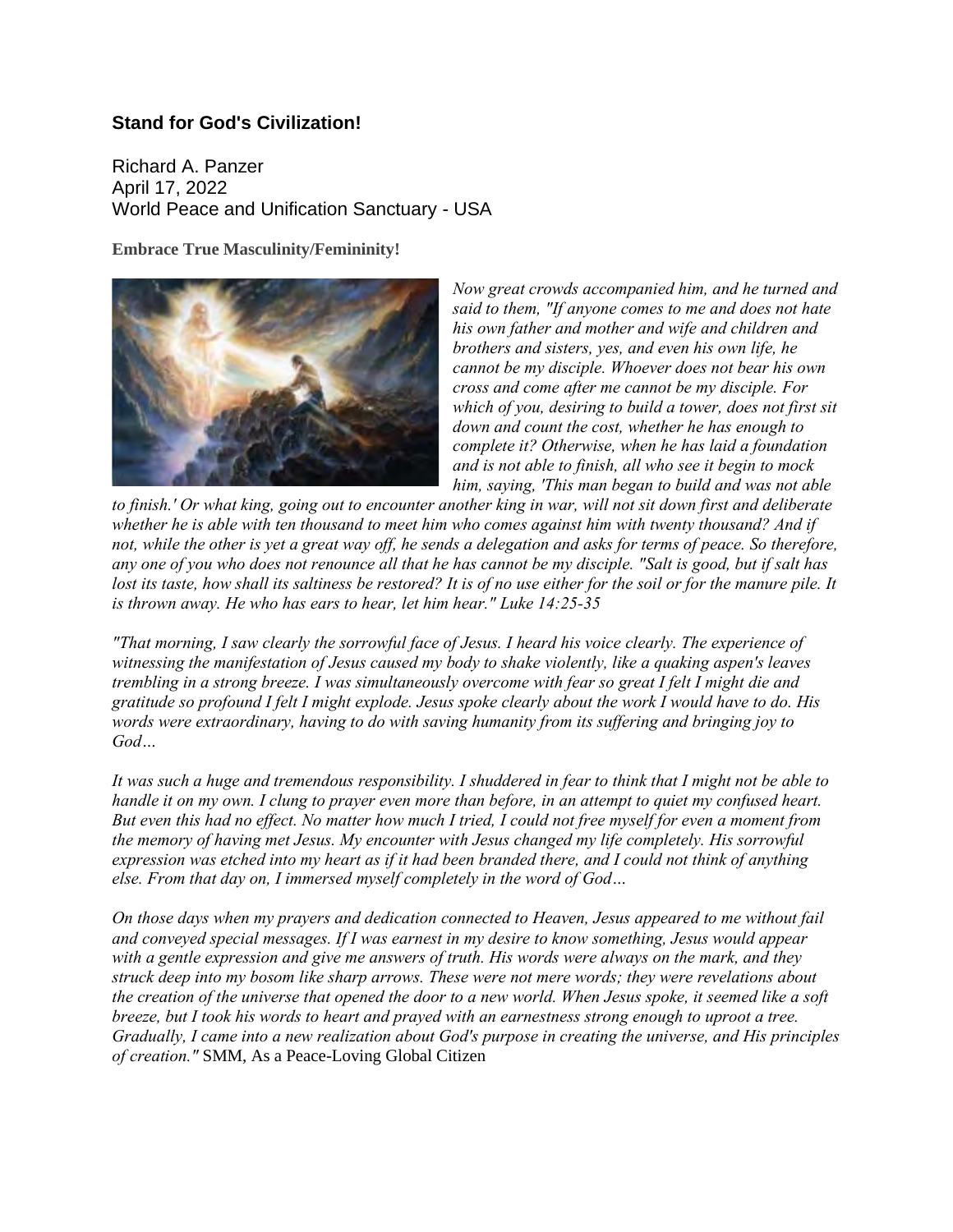

Hello,

Hyung Jin Nim started his sermon by discussing his upcoming tour in Korea and Japan, which comes on the foundation of the victorious ruling in the federal courtcase, in which Family Fed's attempt to prevent Sanctuary from using the Tongil symbol and the term "Cheon Il Guk" (heavenly nation) was dismissed.

The victory of Jesus' Resurrection led to the establishment of a spiritual kingdom, but not a physical one. If the Jewish people had faith and unity with Jesus and accepted him, history would have been very different. The 3 Blessings would have been established, with Christ's lineage and kingship continuing on earth.

In Shanghai Chinese "leaders" apply a Communist approach to stopping Covid infections by taking away the 3rd Blessing of freedom and sovereignty with tens of millions locked in their homes leading to horrific accounts of starvation and suicide.

If we stand together with God, we will not be defeated. Jesus had total commitment to fulfill God's will. We need to have the same life-and-death commitment. Because God is love, He hates evil. The relativistic "love everything" perspective is not biblical.

Those who do evil must be held accountable. The USA is being divided. Pastors in Canada have been imprisoned for preaching the Gospel and gathering to worship together.

In each of us is something that connects to a higher purpose. We each have a portion of responsibility. We are in a transitional stage in history, where the world order will be transformed.